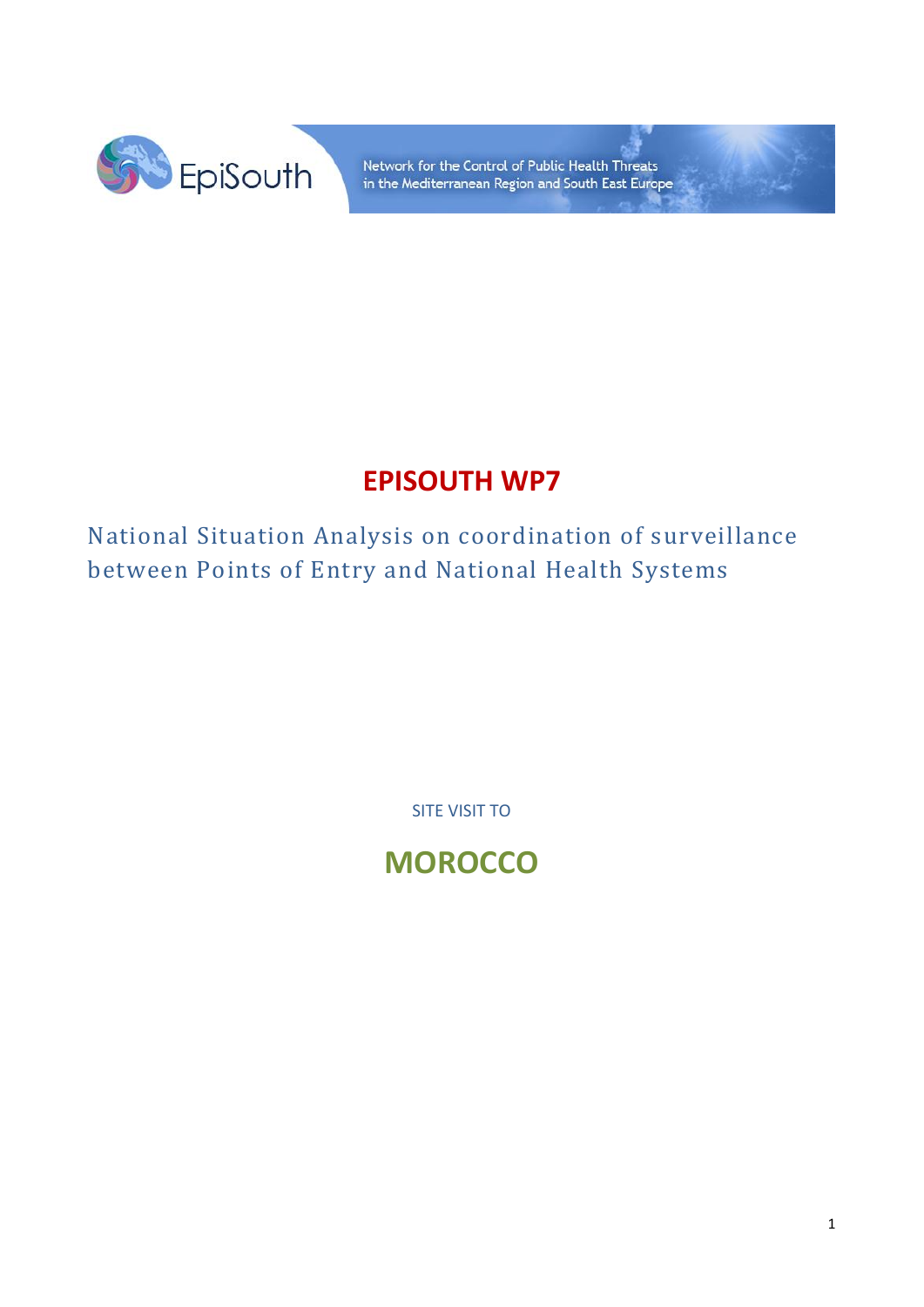## Introduction

In the context of the EpiSouth WP7 National Situation analysis, a site visit to Morocco was conducted on the 2–6 December 2013.

The aim was to study in depth how coordination of surveillance activities was achieved between Points of Entry and the National Health System in the context of IHR 2005. During the visit, three Points of Entry were visited: a large international port (Tangier), an international airport (Marrakech) and an international ground crossing (Bab Sebta).

The **Port of Tangier** is a cargo and passenger port located about 40 km east of Tangier, Morocco. It is one of the largest ports on the Mediterranean and in Africa by capacity<sup>1</sup>.

The **Marrakesh Menara Airport** is an international airport serving Marrakesh, the capital city of the Marrakesh-Tensift-El Haouz region in Morocco. It is an international facility that receives several European flights as well as flights from Casablanca and some of Arab nations. The airport served over 3.3 million passengers in the year  $2012^2$ .

**Bab Sebta** is the border crossing of the Spanish city of Ceuta. Ceuta is an autonomous city of Spain and an exclave located on the north coast of Africa, sharing a western border with Morocco<sup>3</sup>.

**.** 

<sup>1</sup> <http://en.wikipedia.org/wiki/Tanger-Med>

<sup>&</sup>lt;sup>2</sup> http://en.wikipedia.org/wiki/Marrakesh Menara Airport

<sup>&</sup>lt;sup>3</sup> <http://en.wikipedia.org/wiki/Ceuta>